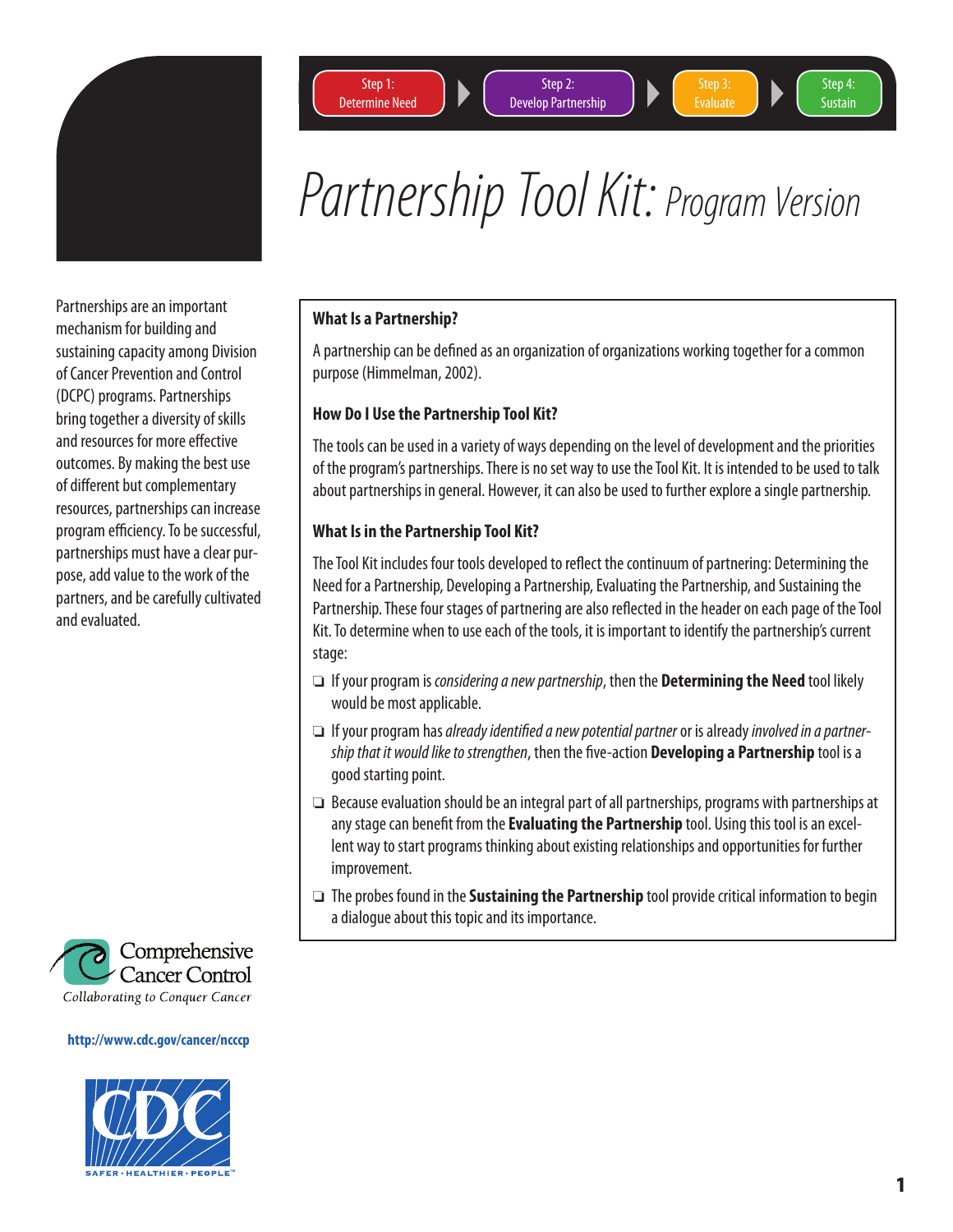Step 2: Develop Partnership Step 4: **Sustain** 

Evaluate



# *1* Determining the Need for a Partnership

The purpose of this step toward partnership is to determine what an organization can and, more importantly, cannot accomplish by itself. One goal of partnering is to expand the expertise available to develop a solution for the problem at hand. This tool will help guide programs through this process. These questions are intended to prompt discussion within the program about the need for new partnerships. Potential partners do not need to be engaged in this part of the process but will be engaged in later stages of partnership development.

## **Potential Questions:**

- ❏ In what ways have you assessed your program's readiness to engage in a new partnership without damaging the quality of your current organizational commitments or relationships?
- ❏ What have you learned from previous partnerships that should be considered or applied to a new partnership?
- ❏ What could serve as a possible purpose or mission statement for a new partnership?
- ❏ What specifi c outcomes or products does your program hope to achieve through partnerships?
- $\Box$  In what ways do you need partnerships to achieve the identified outcomes or products?
- ❏ How would partnerships provide additional expertise vs. duplicate expertise in your program?
- $\Box$  To what extent do the perceived benefits of partnerships outweigh the perceived costs?

#### **Notes:**

**Step 1: Determine Need**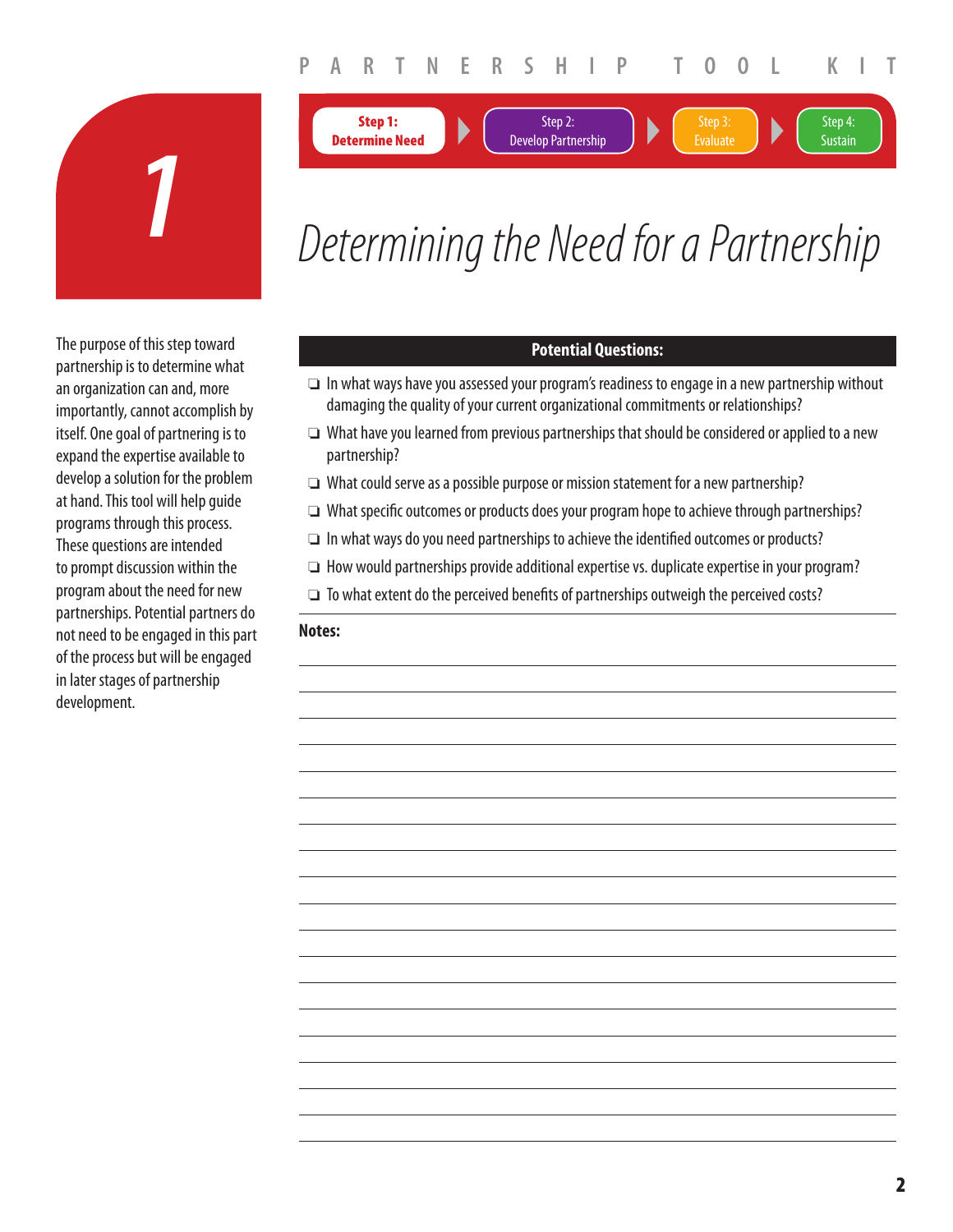**Step 2: Develop Partnership** Step 4: **Sustain** 

**Evaluat** 



# *2* Developing a Partnership

# **Action 1 of 5: Assess Potential Partnerships**

Finding the right organizations to partner with is a critical part of the partnering process. Effective partners often bring to the partnership qualities or capabilities that complement those represented by the organization seeking partnership. The goal of this action is to assess potential partners and make sure the best candidates are selected.

# **Potential Questions:**

❏ What potential partners has your program identifi ed?

Step 1: Determine Need

- ❏ In what ways could nontraditional partners\* be helpful in a new partnership?
- ❏ What does your program aim to achieve by working with these potential partners?
- $\Box$  Are there historical or significant trust issues that should be addressed before creating a new partnership?
- ❏ How are your program goals and values compatible with these potential partners?
- ❏ How will these potential partners complement and strengthen your program?
- ❏ What might be some potential drawbacks to working with these potential partners?
- ❏ How would these potential partners help your program better achieve your goals and objectives?
- ❏ What might your program and the potential partners gain through this partnership (e.g., increased visibility, increased access to priority populations, increased networking opportunities, opportunities for staff development, technical assistance, connections to key stakeholders, funding, improved image, exposure to influential others)?
- ❏ What specifi c resources\*\* will these potential partners contribute to the outcomes or products expected from the partnerships?
- ❏ What resources\*\* does your program have available to contribute to new partnerships?
- ❏ Does your program have a history of good relations with these potential partners?

#### **Notes:**

\*Nontraditional partners include organizations that serve constituents with whom your program may not usually work (e.g., people with disabilities; lesbian, gay, bisexual, transgendered [LGBT] populations; racial and ethnic minorities).

\*\*Shared resources can include a variety of human, financial, and technical contributions, including program or community knowledge; staffing; stakeholder time; physical property; and access to people, money, and others (Himmelman, 1996).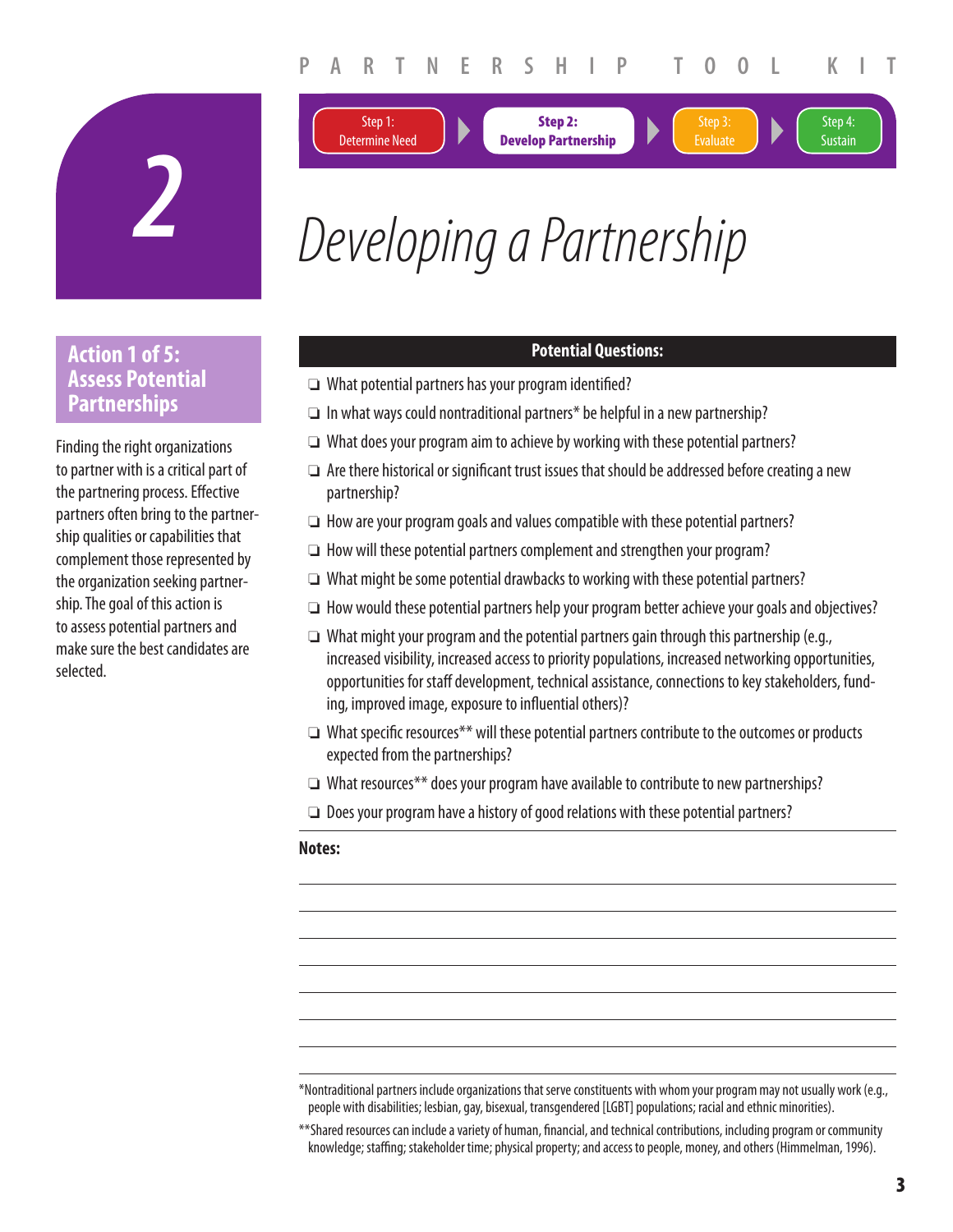



**Step 2: Develop Partnership**





Step 4: **Sustain** 

# *2* Developing a Partnership

# **Action 2 of 5: Determine the Appropriate Level of Partnership**

Once the need for partnership has been established and potential partners have been identified, it is important to start thinking about the ways in which the partnering organizations will work together. This section suggests definitions for four basic working together strategies. These strategies are best understood and applied when considered as equally valid and appropriate after assessing the relevance of time, trust, and turf issues. For example, networking requires the least amount of time and trust and no shared turf in working relationships, whereas collaboration commonly requires considerable time commitments, high levels of trust, and extensive sharing of turf.

| <b>WOTKING TOGETHER STRATEGIES</b>                            |
|---------------------------------------------------------------|
| <b>Networking:</b> Exchanging information for mutual benefit. |

**Coordinating:** Exchanging information and altering activities for mutual benefit and to achieve a common purpose.

**Working Together Strategies**

**Cooperating:** Exchanging information, altering activities, and sharing resources (e.g., staff, financial, technical) for mutual benefit and to achieve a common purpose.

**Collaborating:** Exchanging information, altering activities, sharing resources (e.g., staff, financial, technical), and enhancing the capacity of another for mutual benefit and to achieve a common purpose.

For more information about each of these working together strategies, see Himmelman (1996, 2001, 2002).

#### **Potential Questions:**

- ❏ Have you determined the appropriate working together strategy (i.e., networking, coordinating, cooperating, or collaborating) between your program and each of your potential partners?
- ❏ Is the anticipated goal of any of your program's partnerships likely to go beyond informal information exchange?
- ❏ How extensive are the anticipated resources (e.g., time, trust, interdependence) required by your program and each potential partner?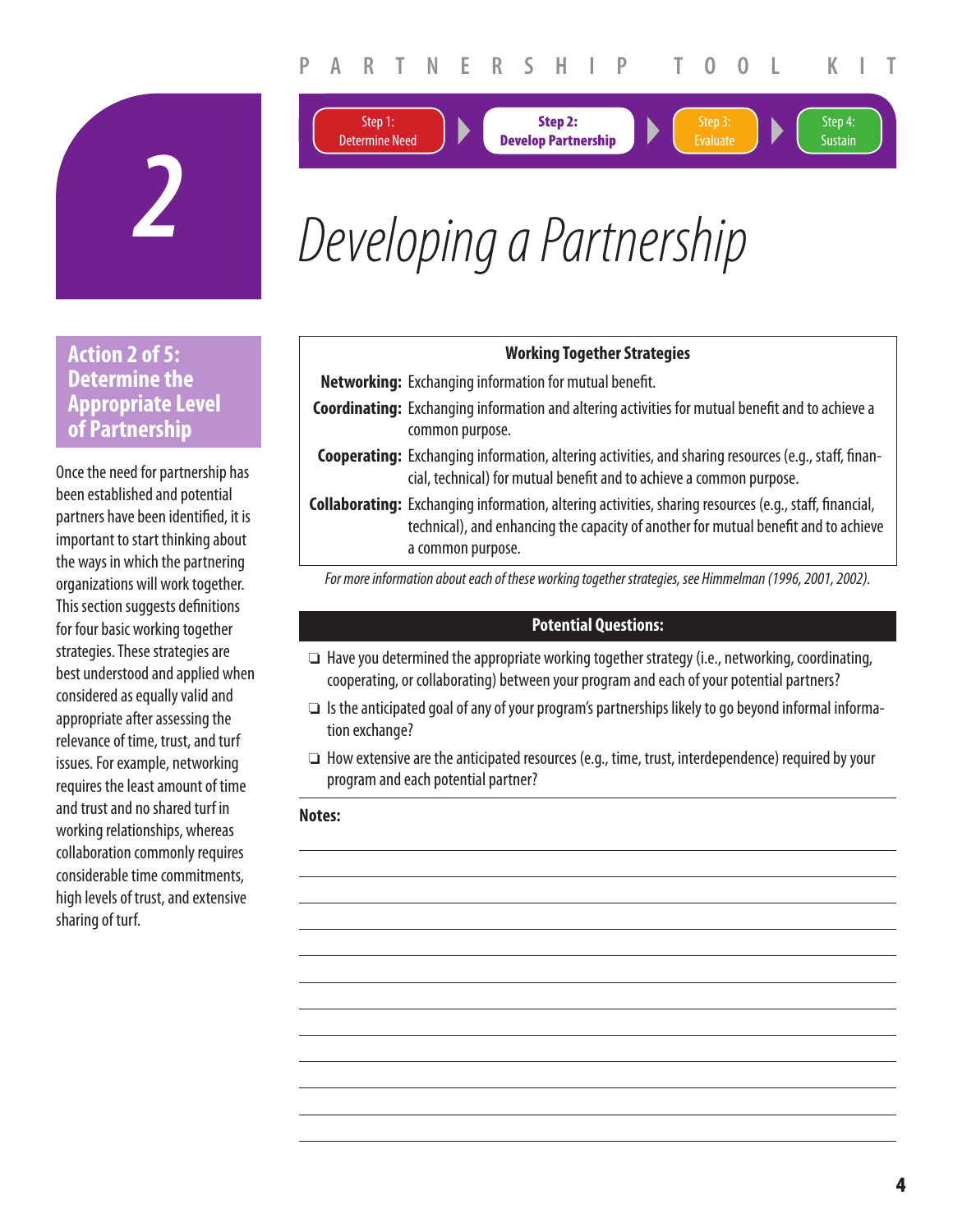**Step 2: Develop Partnership** Step 4: **Sustain** 

**Evaluate** 





# **Action 3 of 5: Determine a Mission, Goals, and Objectives for a Partnership**

In a partnership, it is vital for partners to have strong commitments to a common mission and to share accountability for implementation of goals and objectives. Determining the partnership's mission involves reaching a consensus about the basic purpose of working together. This consensus should be based on a dialogue about the values motivating the proposed efforts and an agreement about the definition of the issues that the partnership will address. Clear partnership goals and objectives will focus the work of the partners and help them determine what resources will be necessary to successfully implement their action plans.

# **Potential Questions:**

- ❏ What does your program most want to accomplish through partnerships?
- ❏ What is the mission statement of your partnership?

Step 1: Determine Need

A *mission statement* can be defined as a simple, clear statement of purpose that is also a call to action (Himmelman, 2001).

**Example:** The Mission of the Colorado Cancer Coalition is to bring together and coordinate cancer prevention, early detection, treatment, support, and research efforts to improve the quality of life of everyone in Colorado.

❏ What are the goals and objectives of your partnership?

A goal can be defined as a long-term activity to implement a mission statement and as a measure of progress toward achieving a mission statement. An objective can be defined as a short-term activity to implement a goal and as a measure of progress toward achieving a goal (Himmelman, 2001).

**Example:** Increase the proportion of Colorado citizens who appropriately access and use screening services to diagnose cancer at early stages.

- ❏ Key stakeholders, including recipients of intended products of the partnership, are important to consider when defining the goals of a partnership. Who are the key stakeholders of your program's partnerships?
- ❏ Has your program engaged a variety of stakeholders through your partnerships?
- ❏ How can key stakeholders be engaged in the process of developing partnership mission statements, goals, and objectives?
- ❏ Is there a shared understanding of and commitment to agreed upon goals among your program and all partners?
- ❏ Are program partnerships operating at the appropriate level (see Action 2 of 5) given the identified goals?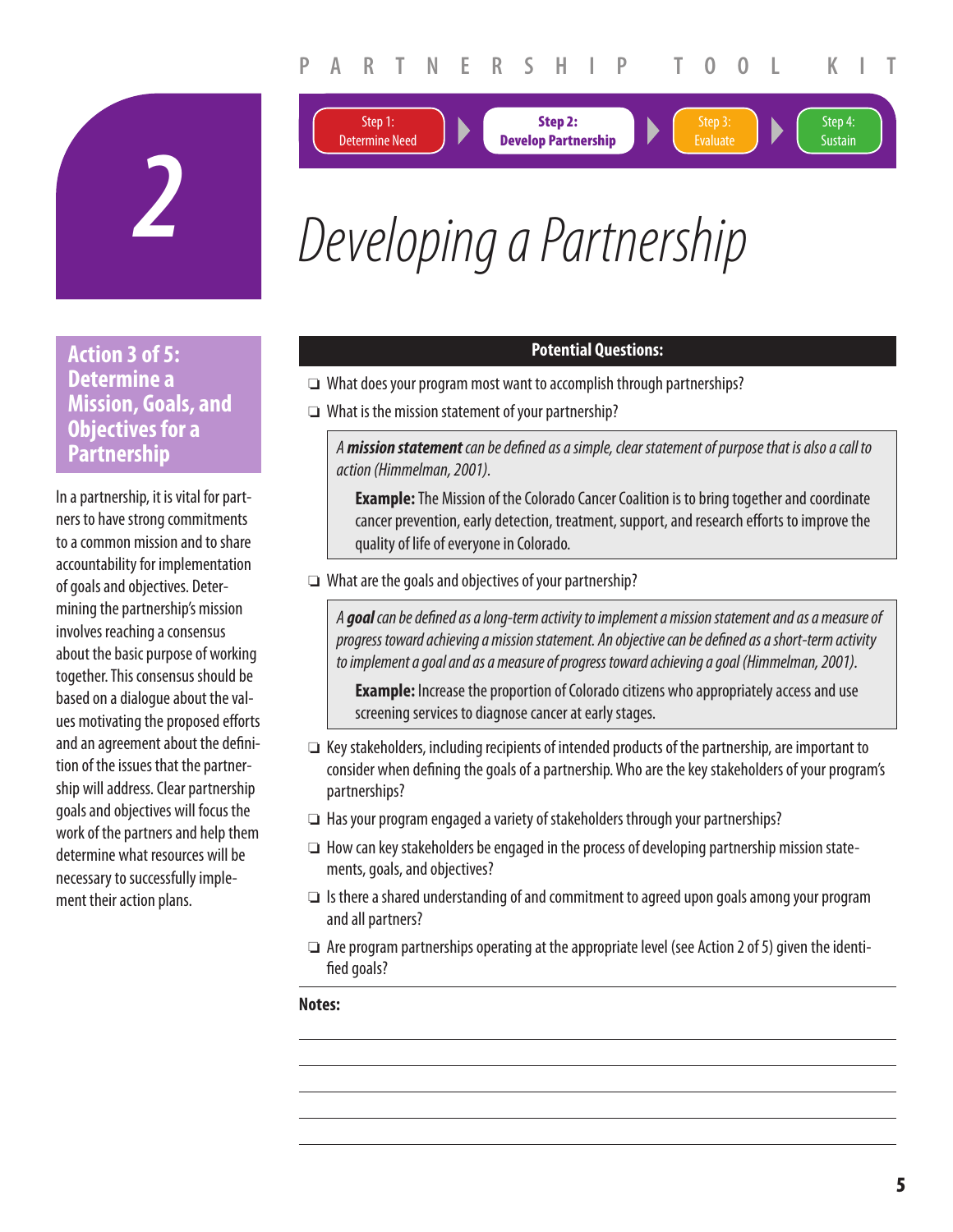**Step 2:** 

Step 4: **Sustain** 

Step 3: Evaluate





Step 1:

# *2* Developing a Partnership

# **Action 4 of 5: Assess Resource Needs Based on Partnership Mission**

One purpose of partnerships is to bring together groups and organizations with complementary resources so that, collectively, they can accomplish a determined goal. Once the goal has been agreed upon, programs should engage their partners in an assessment to determine the resources necessary to meet the goal. The process of determining resource needs for a partnership provides an opportunity to clarify the level of resource commitment necessary by each partner.

# **Potential Questions:**

- **□** Resources can include a variety of human, financial, and technical contributions, including program or community knowledge; staffing; stakeholder time; physical property; and access to people, money, and others (Himmelman, 1996).
	- What human resources are necessary to effectively engage in partnerships for this program?
	- What financial resources are necessary to effectively engage in partnerships for this program?
	- What technical resources are necessary to effectively engage in partnerships for this program?
	- What other resources are necessary to effectively engage in partnerships for this program?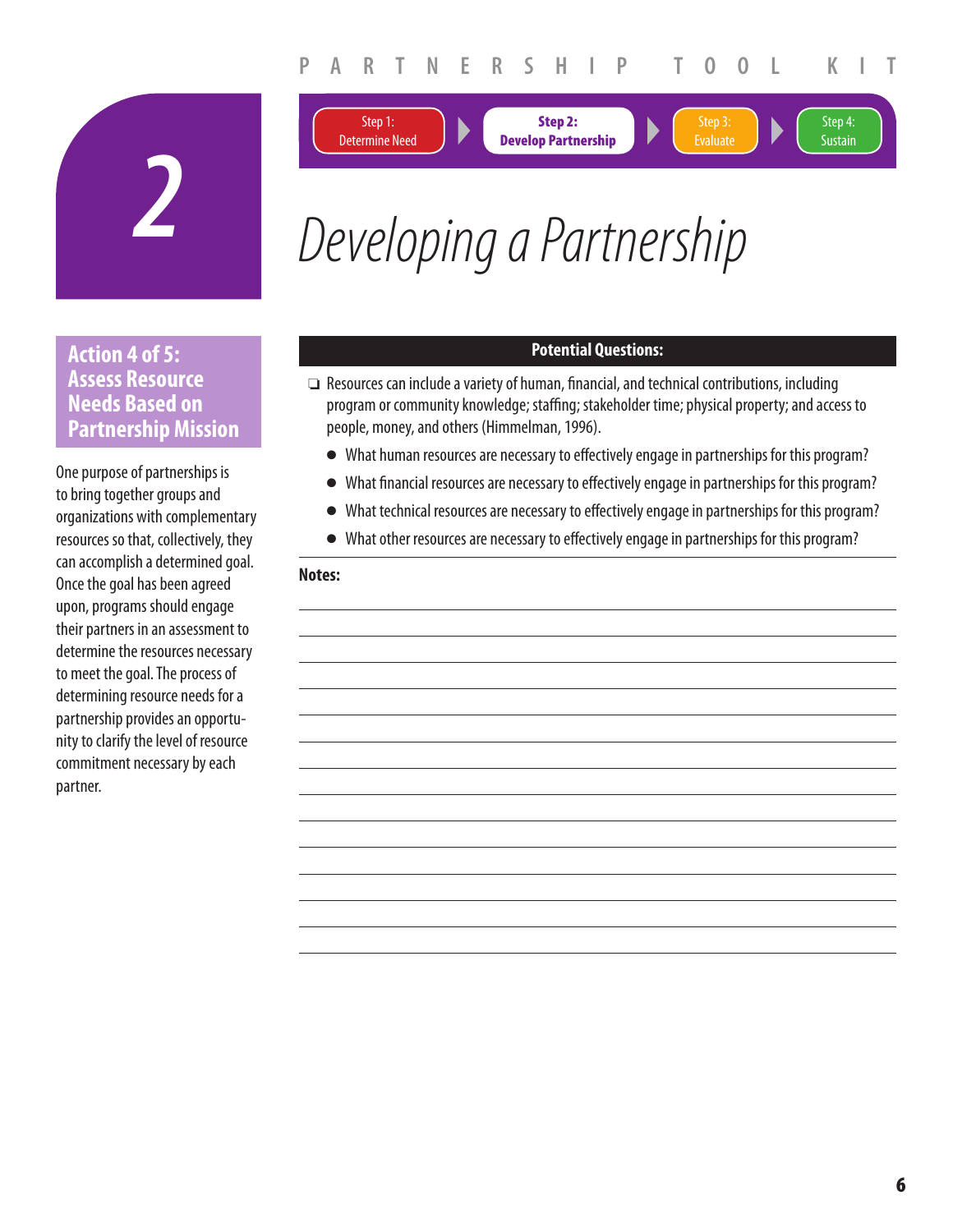**Step 2:** 

Step 4: **Sustain** 

**Evaluate** 





Step 1:

# **Action 5 of 5: Initiate or Enhance Partnerships**

The initiation period is the time for programs to negotiate operational aspects of their partnerships, such as governance processes, capital investments, human resources, finances, and management practices (ONA, 2004). This is the time to establish organizational roles. Documentation and institutionalization of agreements reached at this stage may be helpful in monitoring agreements and ensuring compliance over the span of the partnership.

## **Potential Questions:**

- $\Box$  Has your program identified the appropriate levels of partnership (see Action 2 of 5)?
- ❏ Written agreements provide an opportunity for partners to clarify roles and responsibilities. Does your program have a system in place for setting up such agreements (see Action 2 of 5)?
- ❏ In what ways can you describe and link needs to resources so that partners can address specifi c needs by offering relevant and appropriate resources?
- ❏ What has your program done to learn about the culture of partner organizations (e.g., values or beliefs that should be taken into account when working with the partner)?
- ❏ How has your program negotiated and established structural resources and processes necessary to implement partnerships?
	- Are the roles, responsibilities, and expectations within your partnerships clearly defined and understood by all partners?
	- Have the administrative, communication, and decision-making processes of the partnerships been established? Are these processes as simple as possible?
- ❏ Has your program addressed the following institutional barriers to partnering?
	- Have differences in organizational priorities, goals, and tasks been addressed?
	- Is there a core group of skilled staff who are committed to remaining involved with the partnerships in the long run?
	- Are there formal structures for sharing information and resolving disputes?
- ❏ How should power and decision making be addressed in your partnership?
- ❏ How should your partnership be structured and governed?
- ❏ How will your program monitor progress and evaluate the overall success of your partnerships?
- ❏ Are evaluation tools in place to demonstrate or document the outcomes of the collective work of your program's partnerships?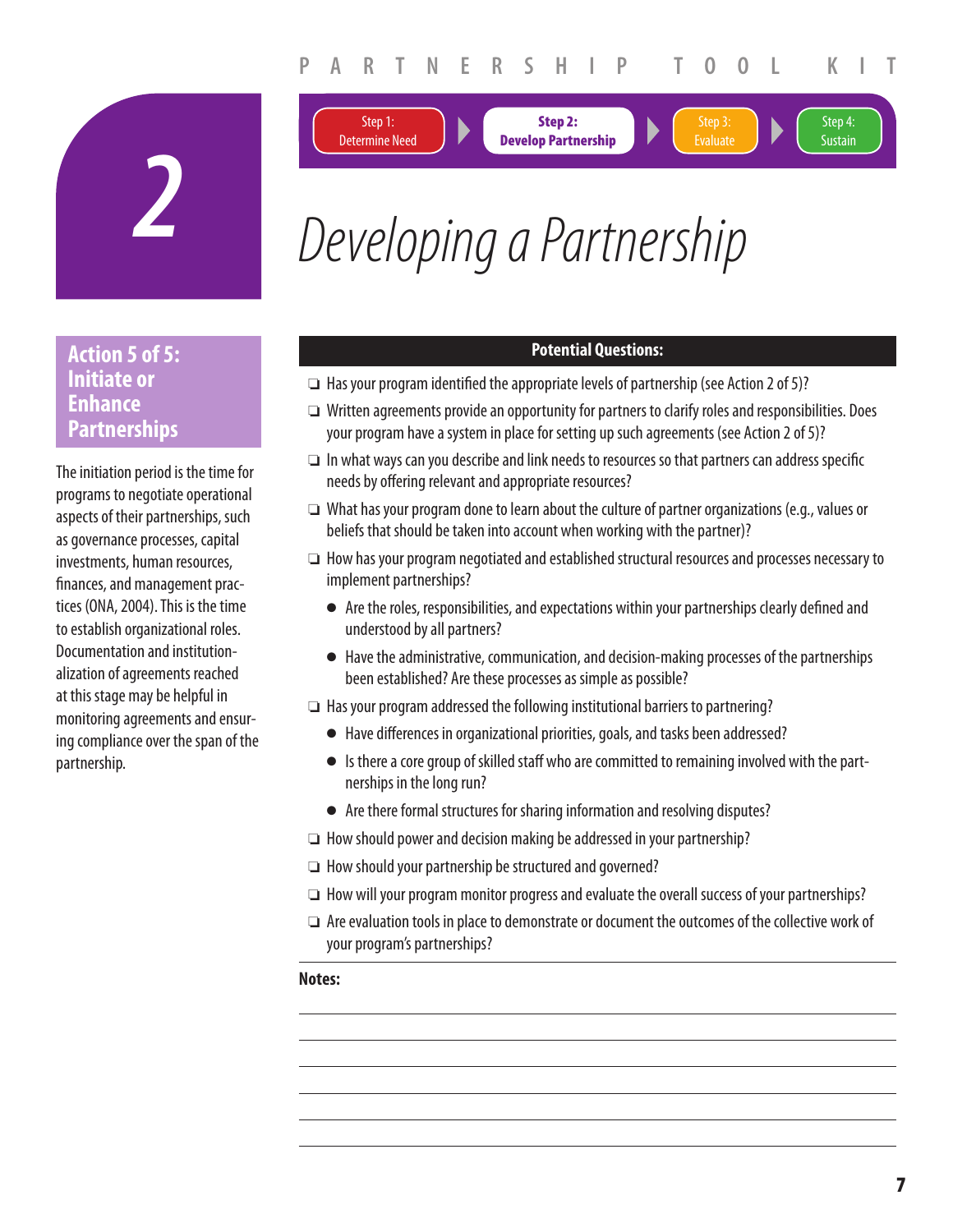

*Evaluating the Partnership* 

Step 2: Develop Partnership

# Monitoring and evaluation are essential parts of any partnership. The goal of partnership evaluation is to improve partnership practice in progress, refine and test hypotheses regarding partnerships' contribution to performance and outcomes, and suggest lessons for future partnership work. Evaluation also offers an opportunity to assess how partnerships have changed over time and to make changes in partnership implementation as needed.

#### **Process Questions:**

 $\Box$  How effective is the partnership leadership?

Step 1: Determine Need

- ❏ In what ways have you built the partnership's collaborative leadership capacity?
- $\Box$  Are there specific collaborative leadership concepts and skills (e.g., facilitation, conflict resolution) that need priority attention to enhance the depth and quality of existing collaborative leadership among partners?
- ❏ To what extent are the resources your program has allocated for partnerships adequate (e.g., staff time, funding)?
- ❏ To what extent are the resources your partners have allocated for partnerships adequate (e.g., staff time, funding)?
- $\Box$  To what extent have your partners fulfilled their roles?
- $\Box$  In what ways have you eliminated barriers and resolved conflicts that made progress difficult?
- ❏ Describe any remaining barriers and unresolved confl icts that you may need assistance with in order to move forward in your partnership.
- ❏ How have partnerships solved problems that emerged during implementation?
- ❏ How have circumstances changed since each partnership began?
- ❏ To what extent has there been continuity in the staff assigned to the partnerships?

#### **Outcome Questions:**

- ❏ What data are you collecting to determine whether the goals of your partnerships have been met?
- ❏ What data indicate whether these partnerships should be continued?

#### **Application of Evaluation Findings Questions:**

- □ What specific kinds of decisions would you like to make based on your evaluation results?
- ❏ With whom (i.e., with what stakeholders) do you want to share what you learn?
- ❏ What do these stakeholders want to learn from your work (describe as specifi cally as possible)?
- $\Box$  How can your evaluation findings help sustain what is important for your organization and your stakeholder?

#### **Notes:**

 $C_{\rm{C}}$  continued on  $\mathcal{C}_{\rm{C}}$ 

Step 4: **Sustain** 

**Step 3: Evaluate**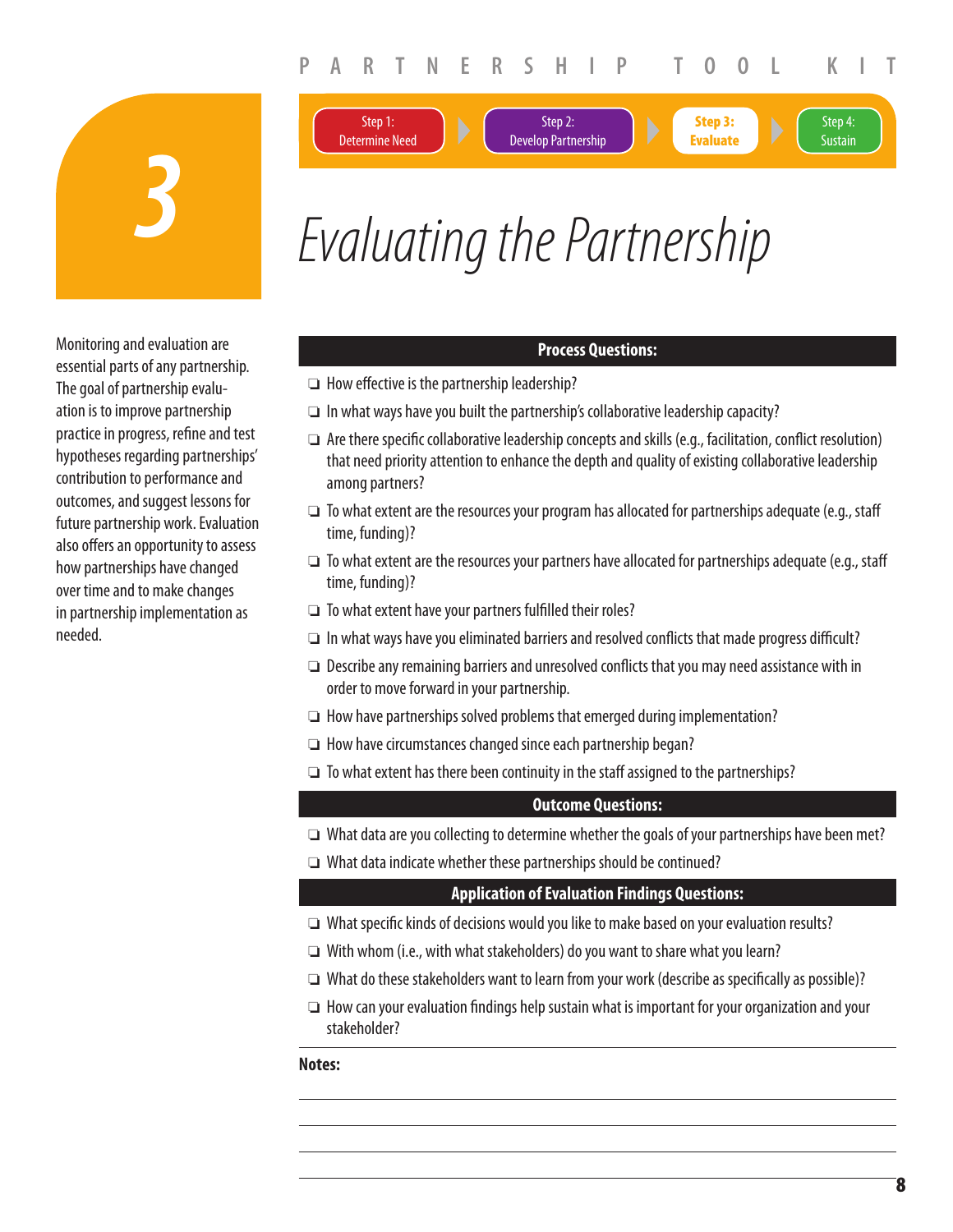**Step 4: Sustain**

Evaluate



Sustaining the Partnership

Step 2: Develop Partnership

Step 1: Determine Need

Achieving sustainability of a partnership is an important and difficult task. Planning for sustainability must be initiated early and should be revisited frequently throughout the life of a partnership. The suggested questions should help with planning strategies to maintain effective relationships.

#### **Potential Questions:**

- ❏ Describe the understanding that you and your partners currently have about how your partnership can achieve and maintain sustainability.
- ❏ How have key partnership stakeholders been involved in determining this understanding of sustainability?
- ❏ What questions does your partnership need to answer to determine if your partnership should be revitalized, sustained, or discontinued?
- ❏ If you determine that your partnership should be sustained, how will you incorporate a review of the partnership's mission and goals in assessing whether sustainability efforts are moving the partnership in the intended direction?
- ❏ How will evaluation results be documented to make a case for sustaining the partnership?
- $\Box$  To what extent has your program identified a clear need and commitment for continuing the partnership?
- ❏ How will you ensure that resources are available from internal and/or external sources to continue the partnership?
- ❏ In what ways have new sources of funding or new (local) sponsoring agencies been investigated?